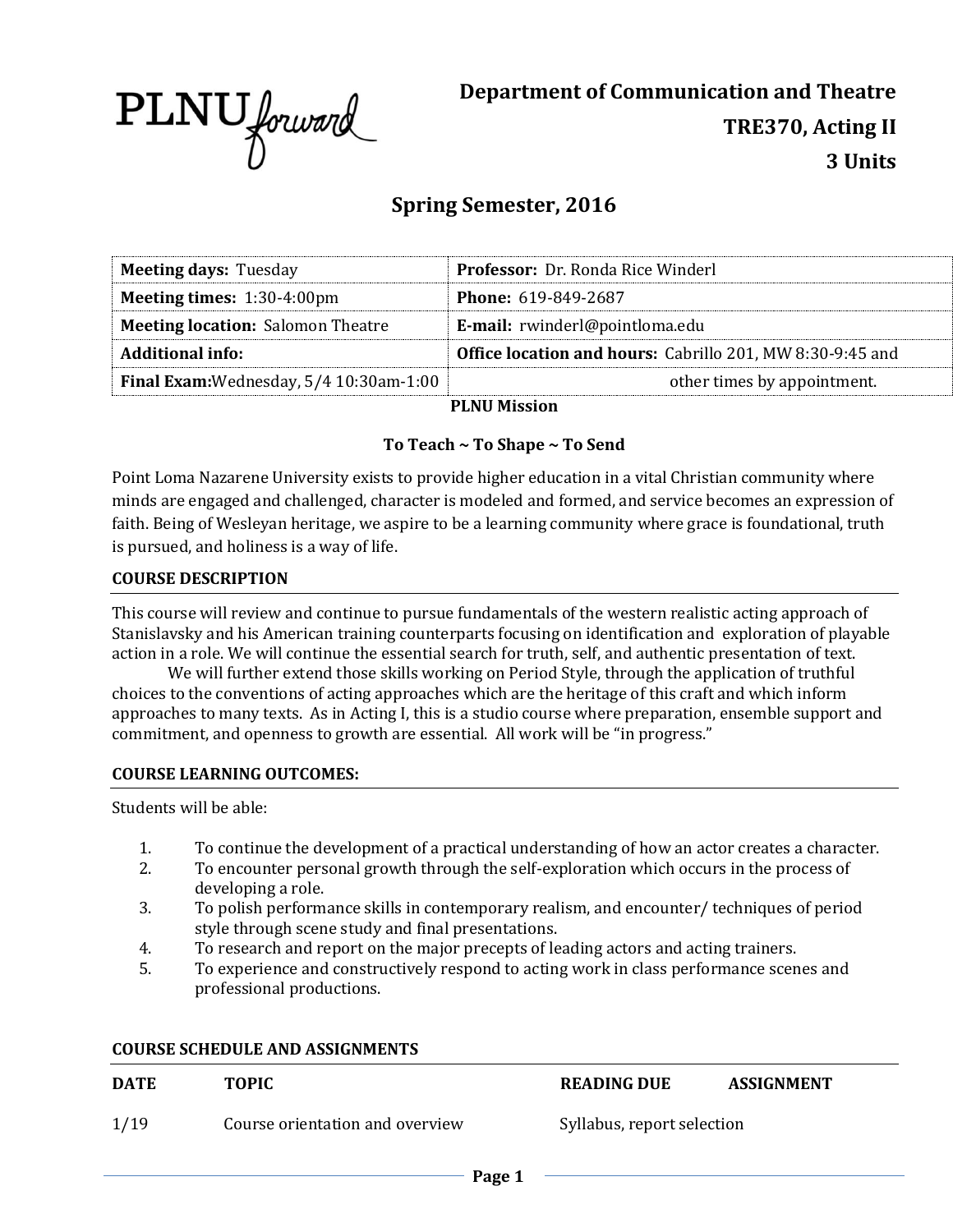| 1/26 | Acting: In Person<br><b>Developing Inner Resources</b>                                                                                                  | Ch 1-4, 15; 1 report; class assgn.<br>Register 6-8 min. Realism scenes (script copy)           |  |  |  |  |
|------|---------------------------------------------------------------------------------------------------------------------------------------------------------|------------------------------------------------------------------------------------------------|--|--|--|--|
| 2/2  | Acting in Person: Scene study                                                                                                                           | Ch 5, 6, 7, 9; 1 report; class assgn.                                                          |  |  |  |  |
|      | 2/2 or TBA (1/30-3/6) The Metromaniacs by David Ives, Old Globe, 7:00pm app.\$29                                                                        |                                                                                                |  |  |  |  |
| 2/9  | Contemporary realism                                                                                                                                    | *Realism scene performances<br>1 report; Metromaniacs perf response due                        |  |  |  |  |
| 2/16 | In Style: Intro, Classical Antiquity                                                                                                                    | Chapter 10; Register Gr/Roman scenes;<br>1 report                                              |  |  |  |  |
| 2/23 | Workshop                                                                                                                                                | Rehearsal; 1 report; class assgn.                                                              |  |  |  |  |
|      | 2/23 or TBA (2/20-27) Le Bete by David Hirson (Moliere insp), 7:00pm at UCSD, app.\$20                                                                  |                                                                                                |  |  |  |  |
| 3/1  | Greek/Roman scenes                                                                                                                                      | *Greek/Roman scene performances<br>1 report; Commedia assignments<br>La Bete perf response due |  |  |  |  |
|      | Spring Break! 3/5-12                                                                                                                                    |                                                                                                |  |  |  |  |
| 3/15 | Commedia Dell' Arte workshop                                                                                                                            | Chapter 11; Companies form for The<br>Portrait; 1 report                                       |  |  |  |  |
|      | 3/15 or TBA (3/4-4/10) The Miracle Worker by William Gibson at Lamb's Theatre, 7:30pm, app. \$12                                                        |                                                                                                |  |  |  |  |
| 3/22 | <b>The Portrait</b> rehearsal/performance *Commedia team performance; 1 report<br>Register Elizabethan Solil/duet scenes<br>Miracle Worker response due |                                                                                                |  |  |  |  |
| 3/29 | Elizabethan and Shakespearean Style                                                                                                                     | Chapter 12; Workshop/class assignments                                                         |  |  |  |  |
| 4/5  | Production week- And Then They Came                                                                                                                     | Coached reh for Elizabethan performances!                                                      |  |  |  |  |
|      | And Then They Came for Me! PLNU Salomon Theatre 4/7-9, 14-16!                                                                                           |                                                                                                |  |  |  |  |
| 4/12 | Elizabethan scenes                                                                                                                                      | *Elizabethan scene performances<br>Register French Neo-classic scenes                          |  |  |  |  |
| 4/19 | French Neo-classic style<br>Selection of Final Exam performance<br>period, lecture-demos, and performances                                              | Chapter 13; Workshop; class assgn.<br>Chapter 14, 16, 17, 18                                   |  |  |  |  |
| 4/26 | French Neo-classic scenes                                                                                                                               | *French Neo-Classic scene performances                                                         |  |  |  |  |
| 5/4  | $1:30-4:00$ pm<br>Final Exam Performances/workshops                                                                                                     |                                                                                                |  |  |  |  |

## **REQUIRED TEXTS AND RECOMMENDED STUDY RESOURCES**

## **REQUIRED TEXT**:

Crawford, Hurst, Lugering. Acting in Person and in Style, Fifth ed. Waveland Press. **ISBN** 157766664X or 9781577666446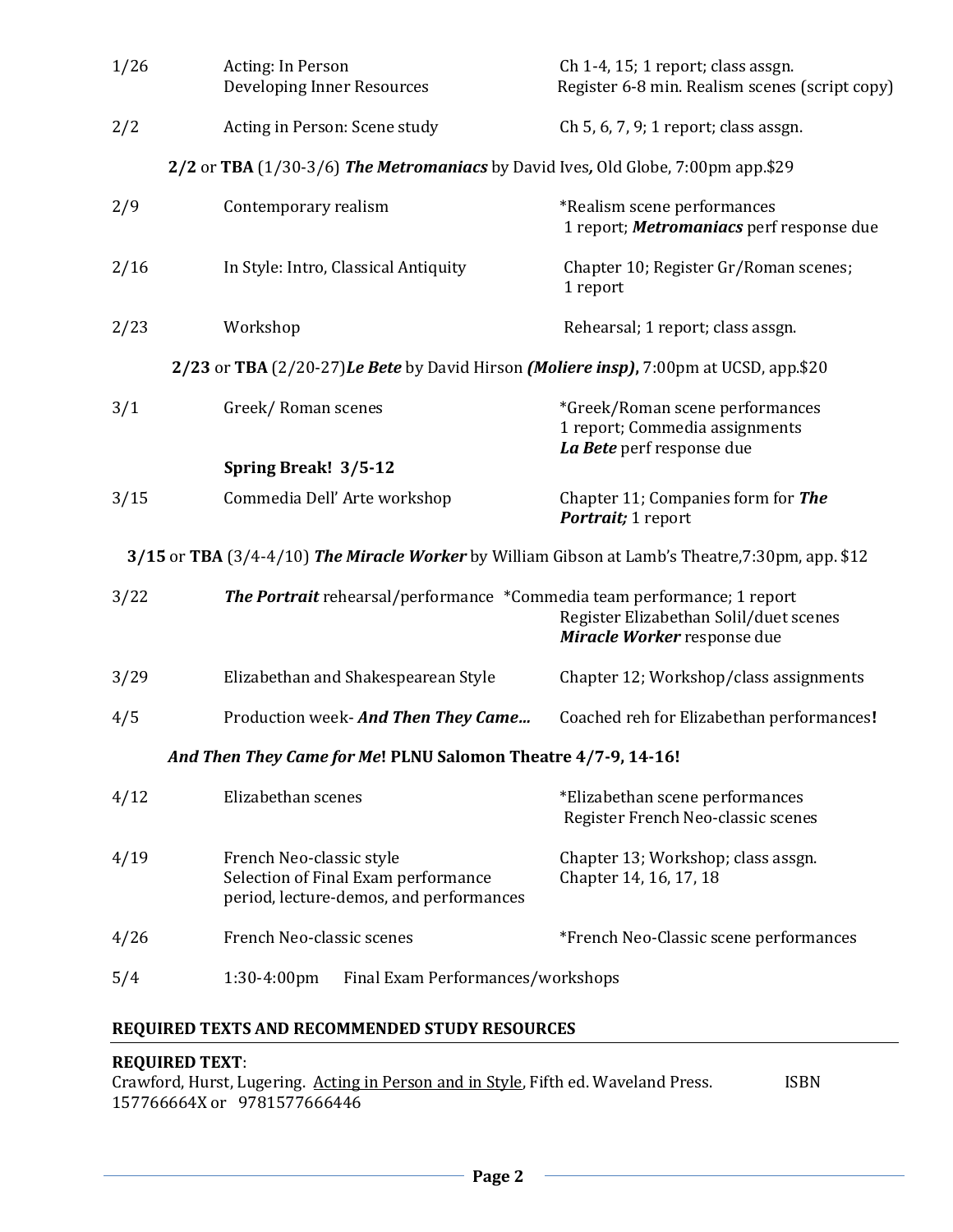## **RECOMMENDED:**

Cole and Chinoy, Actors on Acting, Fourth + ed. Three Rivers Press. (for reading reports and overall understanding of pivotal actors/trainers/approaches to the craft)

Adler, Stella. The Technique of Acting. Barton, Robert. Style for Actors. Benedetti, Robert. The Actor at Work. Cohen, Robert. Acting Power. Hagen, Uta. Respect for Acting. Meisner, Sanford. On Acting. Shapiro, Mel An Actor Performs Spolin, Viola. Improvisation for the Theatre. Stanislavski, Konstantin. An Actor Prepares; Building a Character; Creating a Role. Strasberg, Lee. A Dream of Passion Toroporkov, Vasily. Stanislavski in Rehearsal.

## **ASSESSMENT AND GRADING**

## **COURSE REQUIREMENTS:**

1. Prompt, consistent attendance will ensure your success. More than 2 absences will seriously impact your class participation for the course, and 2 late arrivals count as an absence. According to catalog policy, at 3 absences you may be de-enrolled from the course and the only excused absences are those approved by the Academic Dean. We have so much terrific material to cover and performances to produce/experience, that we will need to start on time and need your full involvement in each class. Assignments, presentations and performances are due and may be handed in/taken only on day assigned unless officially excused, in which case arrangements must be made ahead of time.

2. Thorough reading of assigned text and hand-outs evidenced through active class participation and discussion is essential. I will throw out leading questions and expect you to be ready to explain and comment on the material. Lively discussion, enthusiastic tackling of exercises, and creative performance should be the heart of this course. Unannounced quizzes will be given as needed to reward careful reading and enthusiastic response to the material. Bringing your books/scripts to class each session and taking careful notes are an essential part of preparation and participation.

3. Research, oral presentation (10-15 min.), class hand-out (1 page), and outline (2-3 pages) with bibliography on two acting texts, or two influential actor/trainers will be required. Each of the two outlines must be typed and thoroughly cover the topic selected. Outlines and reports are accepted only on date assigned. Presentations should creatively involve the class in exercises and as many visual, audio, and performance illustrations as possible.

4. Application of techniques/approaches in the polished performance of five acting scenes.

5. Attendance at selected theatre/video presentations and a brief (1 page) typed response to the performance. Response papers will be due at the beginning of the class following the performance. Tickets for 3 plays for a total of \$61 or less will be required.

6. Comprehensive final performance exam incorporating material from readings, lectures, class discussion and presentations, and your most creative ideas.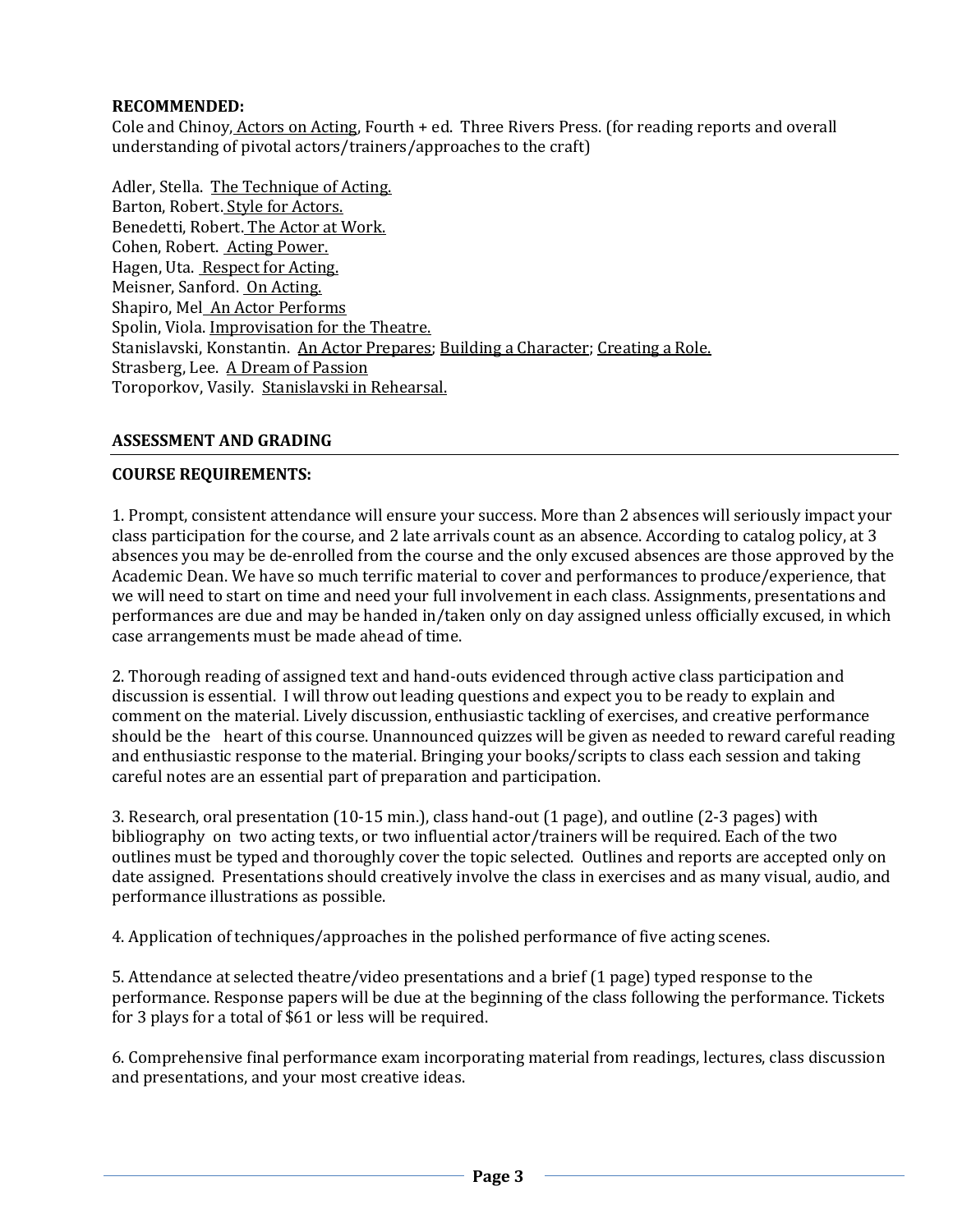### **SUPPLEMENTARY READING PRESENTATIONS**

From the list of recommended texts or pairs of readings listed below from Actors on Acting, please select 2 and sign up for a report focus on each. Read your selection thoroughly taking notes and research other information about your texts (or author or topic). From your findings, prepare a 15 min. class report summarizing their major ideas/techniques for the actor, illustrating with exercises, etc. whenever possible. A hand-out for each class member and a 2-3 page outline of your findings should be handed in before your presentation.

We will begin most class sessions with one of these reports. Please make them as memorable, accurate, and practical as possible to enhance knowledge of practitioners and practice.

Select a recommended text above, or these two of the readings from Actors on Acting ( requiring outside research):

Michael Redgrave pp. 402-408; Laurence Olivier pp. 408-416 Peter Brook pp. 422-428; Charles Marowitz pp. 428-438 Michael Chekhov pp. 518-522; Jerzy Grotowski pp. 529-535 Robert Lewis pp. 629-634; Geraldine Page pp. 635-641 Julian Beck and Judith Malina pp. 652-662; Joseph Chaikin pp. 663-669

#### **ELECTRONIC DEVICES:**

Cell phones must be disabled during class (no texting) and laptops/tablets used for note-taking only (in the front row and visible to instructor, wifi disabled.) Other use will heavily impact the class participation portion of your grade.

#### **GRADE COMPUTATION:**

| 50\% Prepared Readings (5)<br>20% Active Class Participation, Attendance | Points<br>500<br>200 |               |      |
|--------------------------------------------------------------------------|----------------------|---------------|------|
| 20% Final Exam Project                                                   |                      |               | 200  |
| 10% IPA Quizzes                                                          | <u>100</u>           |               |      |
| 100%                                                                     | <b>GRADE SCALE:</b>  |               | 1000 |
|                                                                          | $A=93-100$           | $C = 73 - 76$ |      |
|                                                                          | $A = 90 - 92$        | $C = 70 - 72$ |      |
|                                                                          | $B+=87-89$           | $D+=67-69$    |      |
|                                                                          | $B = 83 - 86$        | $D=63-66$     |      |
|                                                                          | $B = 80 - 82$        | $D = 60 - 62$ |      |
|                                                                          | $C+=77-79$           | $F = 0.59$    |      |

A: Indicates excellent work that reflects thinking, creativity, individuality, and a very high level of intellectual application.

B: Indicates good work that reflects a thorough understanding of theory but is lacking in individual thinking and creativity.

C: Indicates work that reflects a satisfactory completion of the assignment as directed, but is lacking in thoroughness, individual thinking, and creativity.

D: Indicates work that reflects a lack of understanding of theory and/or fails to fulfill the assigned tasks. F: Indicates work that reflects an inability or unwillingness to do the assigned task.

#### **COURSE CREDIT HOUR INFORMATION** .

In the interest of providing sufficient time to accomplish the stated Course Learning Outcomes, this class meets the PLNU credit hour policy for a 3 unit class delivered over 15 weeks. Specific details about how the class meets the credit hour requirement can be provided upon request.